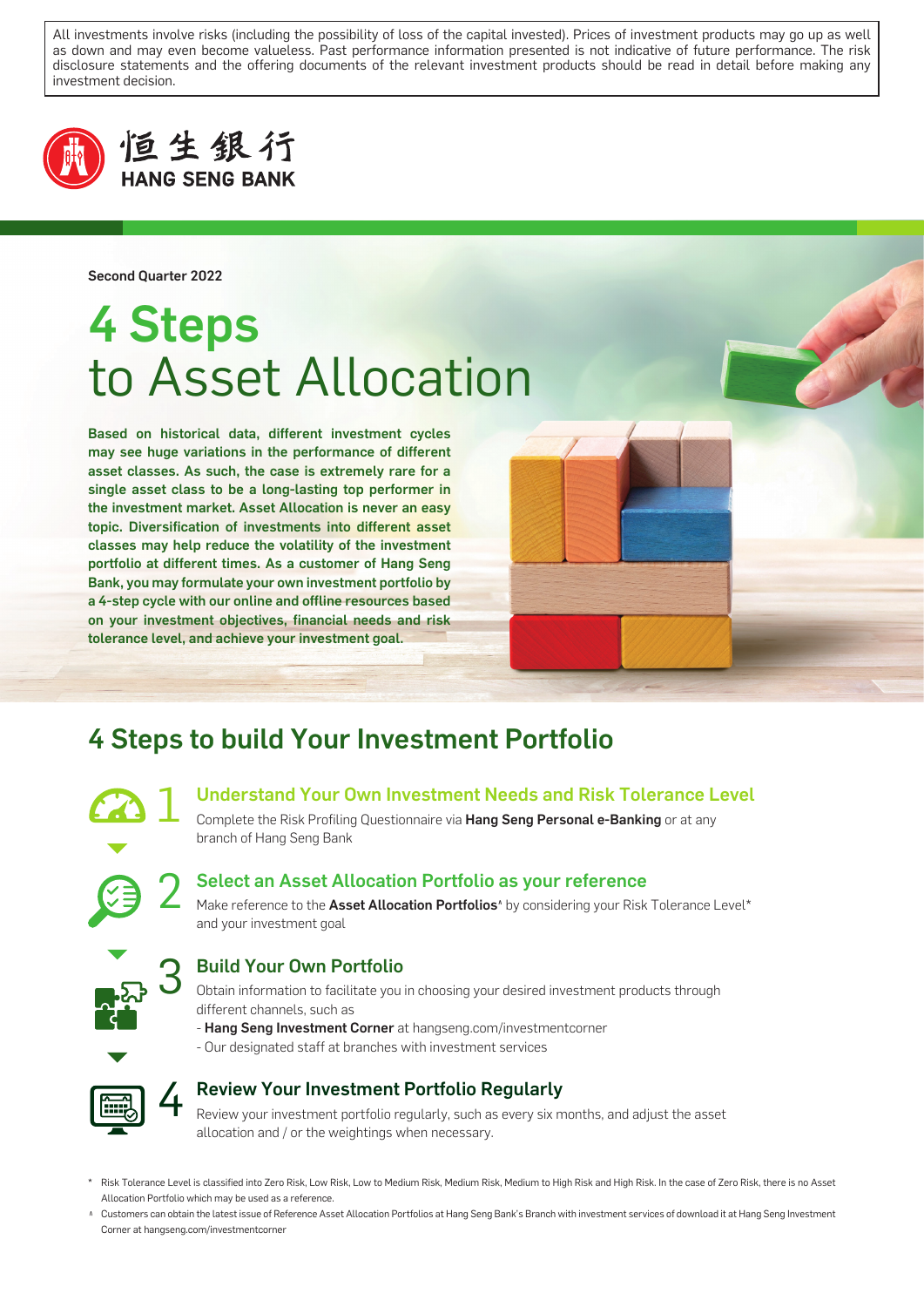Notes:

- 1. Please refer to the methodology of Morningstar Strategic Asset Allocation Model described on P.3.
- 2. 3-Year Historical Return (p.a.) is an annualized percentage of returns in US dollar, inclusive of the relevant dividend and interest income.
- 3. 3-Year Historical Volatility is calculated as an annualized percentage.
- 4. 3-Year Maximum Drawdown is the maximum percentage of loss from a peak to a trough of the portfolio, before a new peak is attained, within 3 years.
- 5. Above data as of 31 December 2021.



You may obtain information from the following two major channels to facilitate you in choosing your desired investment products. Investors may use various investment tools (such as investment funds, bonds and / or stocks) to build their investment portfolios.



#### Risk Tolerance Level

Obtained through Risk Profiling Questionnaire, you may evaluate your personal investment risk tolerance level in a more accurate and comprehensive manner

#### Your Investment Goal

Investment goal is personal and might vary, a Reference Asset Allocation Portfolio can be referred to in accordance with your goal

|                                                                                                                                                                                                             | <b>LOW</b>              |                                      | <b>RISK LEVEL</b>                     |                                             | <b>HIGH</b>                     |
|-------------------------------------------------------------------------------------------------------------------------------------------------------------------------------------------------------------|-------------------------|--------------------------------------|---------------------------------------|---------------------------------------------|---------------------------------|
| <b>Porfolio Type</b>                                                                                                                                                                                        | <b>CONSERVATIVE</b>     | <b>CAUTIOUS</b>                      | <b>BALANCED</b>                       | <b>GROWTH</b>                               | <b>AGGRESSIVE</b>               |
| <b>Corresponding To Investors'</b><br><b>Risk Tolerance Level*</b>                                                                                                                                          | <b>Low Risk</b>         | <b>Low to Medium Risk</b>            | <b>Medium Risk</b>                    | <b>Medium to High Risk</b>                  | <b>High Risk</b>                |
| 3-Year Historical Return (p.a.) <sup>2</sup>                                                                                                                                                                | 3.6%                    | 5.7%                                 | 7.7%                                  | 9.2%                                        | 10.7%                           |
| 3-Year Historical Volatility <sup>3</sup>                                                                                                                                                                   | 5.1%                    | 7.6%                                 | 10.4%                                 | 12.4%                                       | 14.5%                           |
| 3-Year Maximum Drawdown <sup>4</sup>                                                                                                                                                                        | $-6.1%$                 | $-8.7%$                              | $-12.6%$                              | $-15.2%$                                    | $-17.8%$                        |
| US Equity<br>$\blacksquare$ Europe Equity<br>Asia Pacific Equity<br>Emerging Market Equity<br>Global Bond<br>High Yield Bond<br>Asian & Emerging Market Bond<br>Cash Equivalent/<br>Money Market Instrument | 8%<br>12%<br>31%<br>37% | 7%<br>14%<br>9%<br>24%<br>13%<br>29% | 17%<br>19%<br>14%<br>22%<br>20%<br>7% | 1%<br>10%<br>23%<br>14%<br>9%<br>16%<br>27% | 10%<br>27%<br>10%<br>33%<br>20% |



## **BUILD YOUR OWN PORTFOLIO**



### SELECT AN ASSET ALLOCATION PORTFOLIO AS YOUR REFERENCE

The crucial part of the 4-step cycle is to select an asset allocation of your needs. Hang Seng Bank draws a reference from Morningstar Strategic Asset Allocation Model<sup>1</sup> and 5 types of Asset Allocation Portfolios of different risk levels are generated. You may make reference to an Asset Allocation Portfolio by considering the performance of the portfolio together with your own:



Our designated staff at branches with investment services

Hang Seng Investment Corner at hangseng.com/investmentcorner



Based on your risk tolerance level and investment goal, you may construct your own portfolio with reference to one of the above Asset Allocation Portfolios. In Hang Seng Bank, eight types of asset classes have been chosen, including US Equity, Europe Equity, Asia Pacific Equity, Emerging Market Equity, Global Bond, High Yield Bond, Asian & Emerging Market Bond and Cash Equivalent/Money Market Instrument.



<sup>\*</sup> For the detailed description of the respective Risk Tolerance Levels, please refer to the Risk Profiling Questionnaire.